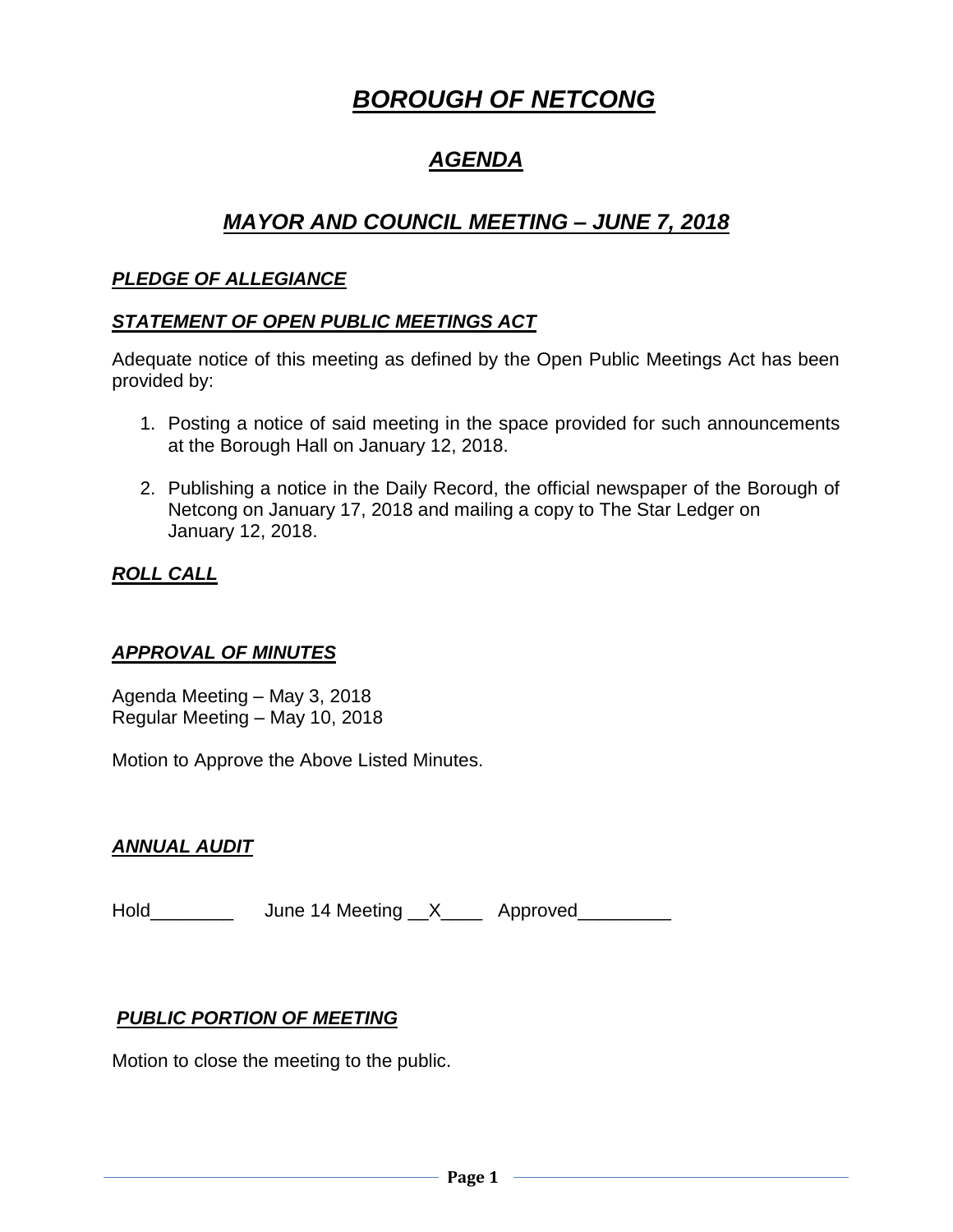# *ORDINANCE ADOPTIONS*

None

#### *CORRESPONDENCE*

1. Netcong Elementary School – Color Run

#### *OLD BUSINESS*

None

#### *NEW BUSINESS*

1. Liquor License Petition to Extend Licensed Premises – A'Nets Pub

# *PRIVILEGE OF THE FLOOR TO THE COUNCIL*

#### *MAYORS COMMENTS*

#### *RESOLUTIONS*

**1. Resolution #2018- 58-** Authorizing the Purchase of a 2018 John Deere 310SL Backhoe Loader from Jesco, Inc. Under the Educational Services Commission of New Jersey Contract #MRESC 15/16-08

**2. Resolution 2018-59-** Authorizing an Agreement with Associated Appraisal Group to Provide Consulting Property Appraisal Services

**3. Resolution 2018-60-** Authorizing the Abatement of Property Maintenance Ordinance Violations by the Borough

**4. Resolution 2018-61-** Approval of Liquor Licenses for 2018-2019